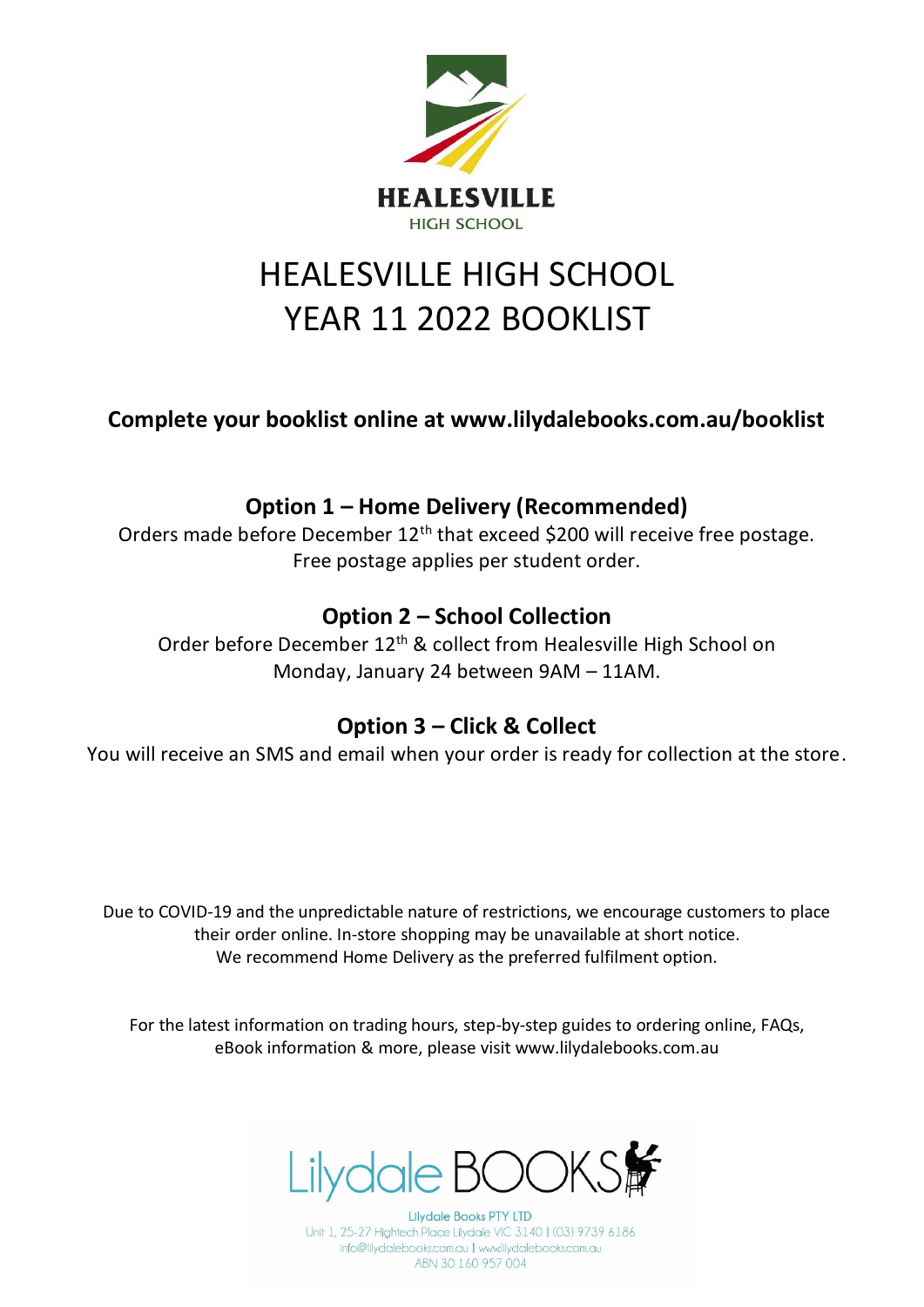|                                                                                                                                                     | <b>TOTAL PRICE</b> |
|-----------------------------------------------------------------------------------------------------------------------------------------------------|--------------------|
| <b>BIOLOGY UNITS 1&amp;2</b>                                                                                                                        |                    |
| NELSON VICSCIENCE BIOLOGY VCE UNITS 1&2 STUDENT BOOK + EBOOK 4E (NEW EDITION                                                                        |                    |
| FOR 2022)                                                                                                                                           | \$89.95            |
| 1 2D RING A4 25MM FOLDER                                                                                                                            | \$3.95             |
| 1 50 REFILLS LINED PAPER 7MM                                                                                                                        | \$1.95             |
| <b>BUSINESS MANAGEMENT UNITS 1&amp;2</b>                                                                                                            |                    |
| 1 2D RING A4 25MM FOLDER                                                                                                                            | \$3.95             |
| 1 50 REFILLS LINED PAPER 7MM                                                                                                                        | \$1.95             |
| <b>CHEMISTRY UNITS 1&amp;2</b>                                                                                                                      |                    |
| <b>HEINEMANN CHEMISTRY 1 STUDENT BOOK WITH READER+ 5E</b>                                                                                           | \$88.95            |
| <b>HEINEMANN CHEMISTRY 1 STUDENT WORKBOOK</b>                                                                                                       | \$36.50            |
| 1 2D RING A4 25MM FOLDER                                                                                                                            | \$3.95             |
| 2 50 REFILLS LINED PAPER 7MM                                                                                                                        | \$3.90             |
| 2 96 PAGE A4 EXERCISE BOOK 8MM RULED                                                                                                                | \$2.20             |
| <b>ENGLISH UNITS 1&amp;2</b>                                                                                                                        |                    |
| INSIGHT ENGLISH YEAR 11 STUDENT TEXTBOOK + EBOOK 2E (WITH BONUS DIGITAL BOOK)                                                                       | \$44.95            |
| AUSTRALIAN POCKET OXFORD DICTIONARY 8E                                                                                                              | \$29.95            |
| <b>INSIGHT SHAKESPEARE PLAYS: MACBETH 2E</b>                                                                                                        | \$27.95            |
| JASPER JONESSILVEY                                                                                                                                  | \$23.99            |
| TOWN: COLLECTED STORIES                                                                                                                             | \$19.95            |
| 1 2D RING FOLDER A4 25MM                                                                                                                            | \$3.95             |
| 1 A4 INDICE DIVIDERS 5 TAB                                                                                                                          | \$0.95             |
| 4 50 REFILLS LINED PAPER 7MM                                                                                                                        | \$7.80             |
| 1 128 PAGE A4 EXERCISE BOOK                                                                                                                         | \$1.45             |
| <b>FOOD STUDIES UNITS 1&amp;2</b>                                                                                                                   |                    |
| FOOD SOLUTIONS: FOOD STUDIES UNITS 1&2 STUDENT BOOK + EBOOK                                                                                         | \$78.95            |
| 1 128 PAGE A4 EXERCISE BOOK                                                                                                                         | \$1.45             |
| <b>VCAL: INTERMEDIATE VCAL</b>                                                                                                                      |                    |
| NELSON VCE FOUNDATION MATHEMATICS UNITS 1&2                                                                                                         | \$75.95            |
| 4 96 PAGE A4 EXERCISE BOOK                                                                                                                          | \$4.40             |
| LANGUAGES: JAPANESE                                                                                                                                 |                    |
| <b>IITOMO SENIOR STUDENT BOOK + EBOOK</b>                                                                                                           | \$62.95            |
| 1 50 REFILLS LINED PAPER 7MM                                                                                                                        | \$1.95             |
| <b>LEGAL STUDIES UNITS 1&amp;2</b>                                                                                                                  |                    |
| LEGAL STUDIES FOR VCE UNITS 1&2 ACCESS & JUSTICE STUDENT BOOK + OBOOK ASSESS 14E                                                                    |                    |
| (NEW FOR 2022)                                                                                                                                      | \$74.95            |
|                                                                                                                                                     |                    |
| <b>MATHEMATICS STATIONERY</b><br>3 96 PAGE A4 EXERCISE BOOK                                                                                         |                    |
| 1 50 GRAPH REFILLS A4 2MM                                                                                                                           | \$3.30<br>\$3.25   |
| 1 64 PAGE A4 EXERCISE BOOK (summary book)                                                                                                           | \$0.90             |
|                                                                                                                                                     |                    |
| <b>MATHEMATICS: GENERAL MATHEMATICS VCE UNITS 1&amp;2</b><br>JACARANDA MATHS QUEST 11 GENERAL MATHEMATICS VCE UNITS 1&2 & EBOOKPLUS 2E              |                    |
| (INCL STUDYON)*                                                                                                                                     | \$80.00            |
| 1 TINSPIRE CX II CAS HANDHELD CALCULATOR                                                                                                            | \$234.95           |
| Calculator may be purchased from ABACUS on the form included.                                                                                       |                    |
| 4 96 PAGE A4 EXERCISE BOOK                                                                                                                          | \$4.40             |
| 1 A4 DISPLAY BOOK 20 POCKETS REFILLABLE                                                                                                             | \$1.45             |
| * Students who have purchased a second hand textbook and would like access to the Interactive eBook & StudyOn can purchase the<br>following eBooks. |                    |
| JACARANDA MATHS QUEST 11 GENERAL MATHEMATICS VCE UNITS 1&2 2E EBOOKPLUS                                                                             |                    |
| RENEWAL (eBook only)                                                                                                                                | \$30.00            |
| STUDYON VCE GENERAL MATHS UNITS 1&2 EBOOK (eBook only)                                                                                              | \$19.95            |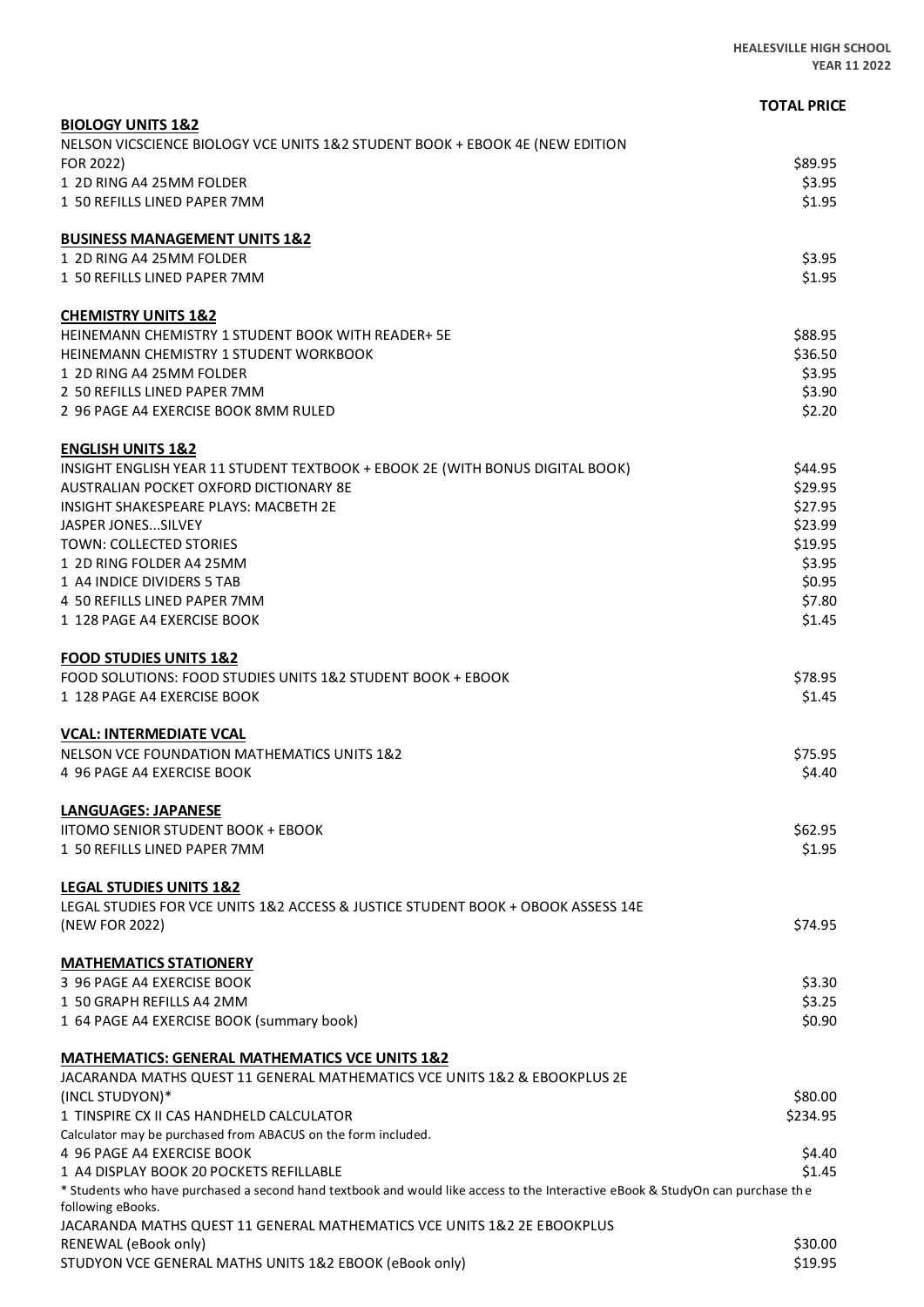| <b>MATHEMATICS: MATHEMATICAL METHODS VCE UNITS 1&amp;2</b>                                                                     |                  |
|--------------------------------------------------------------------------------------------------------------------------------|------------------|
| JACARANDA MATHS QUEST 11 MATHEMATICAL METHODS VCE UNITS 1&2 & EBOOKPLUS 2E                                                     |                  |
| (INCL STUDYON)*                                                                                                                | \$80.00          |
| 1 TINSPIRE CX II CAS HANDHELD CALCULATOR                                                                                       | \$234.95         |
| Calculator may be purchased from ABACUS on the form included.                                                                  |                  |
| 4 96 PAGE A4 BINDER BOOK                                                                                                       | \$3.80           |
| 1 A4 DISPLAY BOOK 20 POCKETS REFILLABLE                                                                                        | \$1.45           |
| * Students who have purchased a second hand textbook and would like access to the Interactive eBook & StudyOn can purchase the |                  |
| following eBooks.<br>JACARANDA MATHS QUEST 11 MATHEMATICAL METHODS VCE UNITS 1&2 2E EBOOKPLUS                                  |                  |
| RENEWAL (eBook only)                                                                                                           | \$30.00          |
| STUDYON VCE MATHS METHODS UNITS 1&2 EBOOK (eBook only)                                                                         | \$19.95          |
| <b>MEDIA UNITS 1&amp;2</b>                                                                                                     |                  |
| 1 128 PAGE A4 BINDER BOOK                                                                                                      | \$1.40           |
| 1 A3 COLBY DISPLAY BOOK 20 POCKETS REFILLABLE                                                                                  | \$26.95          |
| 1 USB 16GB FLASH DRIVE                                                                                                         | \$6.50           |
| 1 BLACK TEXTA ARTLINE 70                                                                                                       | \$3.75           |
| 1 HEADPHONES MINIJAC 3.5MM INPUT                                                                                               | \$5.95           |
| STUDENTS MAY OPT TO USE THEIR OWN HEADPHONES                                                                                   |                  |
| <b>MUSIC UNITS 1&amp;2</b>                                                                                                     |                  |
| VCE MUSIC PERFORMANCE MUSIC LANGUAGE ESSENTIALS STUDENT WORKBOOK UNITS 1&2                                                     | \$29.95          |
| 1 2D RING A4 25MM FOLDER                                                                                                       | \$3.95           |
| 1 50 REFILLS LINED PAPER 7MM                                                                                                   | \$1.95           |
| 1 50 MUSIC MANUSCRIPT REFILLS A4                                                                                               | \$3.85           |
| 1 2B PENCIL                                                                                                                    | \$0.65           |
| <b>OUTDOOR &amp; ENVIRONMENTAL STUDIES UNITS 1&amp;2</b>                                                                       |                  |
| NELSON OUTDOOR & ENVIRONMENTAL STUDIES VCE UNITS 1-4 STUDENT BOOK 4E                                                           | \$82.95          |
| 1 2D RING A4 25MM FOLDER                                                                                                       | \$3.95           |
| 2 50 REFILLS LINED PAPER 7MM                                                                                                   | \$3.90           |
| <b>PSYCHOLOGY UNITS 1&amp;2</b>                                                                                                |                  |
| OXFORD PSYCHOLOGY UNITS 1+2 STUDENT BOOK + OBOOK/ASSESS 3E                                                                     | \$97.95          |
| 1 A4 DISPLAY BOOK 40 PAGE NON REF WITH INSERT COVER                                                                            | \$4.65           |
| 1 96 PAGE A4 EXERCISE BOOK                                                                                                     | \$1.10           |
| <b>STUDIO ARTS UNITS 1&amp;2</b>                                                                                               |                  |
| MATERIALS costs to be paid to school or BYO MATERIALS.                                                                         |                  |
| 1 2B PENCIL                                                                                                                    | \$0.65           |
| 1 A3 VISUAL DIARY 120 PAGE 110GSM                                                                                              | \$7.85           |
| 1 96 PAGE A4 EXERCISE BOOK                                                                                                     | \$1.10           |
| 1 6B PENCIL<br>1 4B PENCIL                                                                                                     | \$0.65           |
| 1 ART GUM ERASER LARGE                                                                                                         | \$0.65<br>\$3.25 |
| 1 CHARCOAL PENCIL 2B                                                                                                           | \$3.50           |
| 1 FINELINER ARTLINE BLACK 0.4MM                                                                                                | \$2.85           |
| <b>VET - BUILDING CONSTRUCTION</b>                                                                                             |                  |
| <b>BUILDING A HOUSE: FRAMING PRACTICES</b>                                                                                     | \$92.95          |
| To be purchased from school general office                                                                                     |                  |